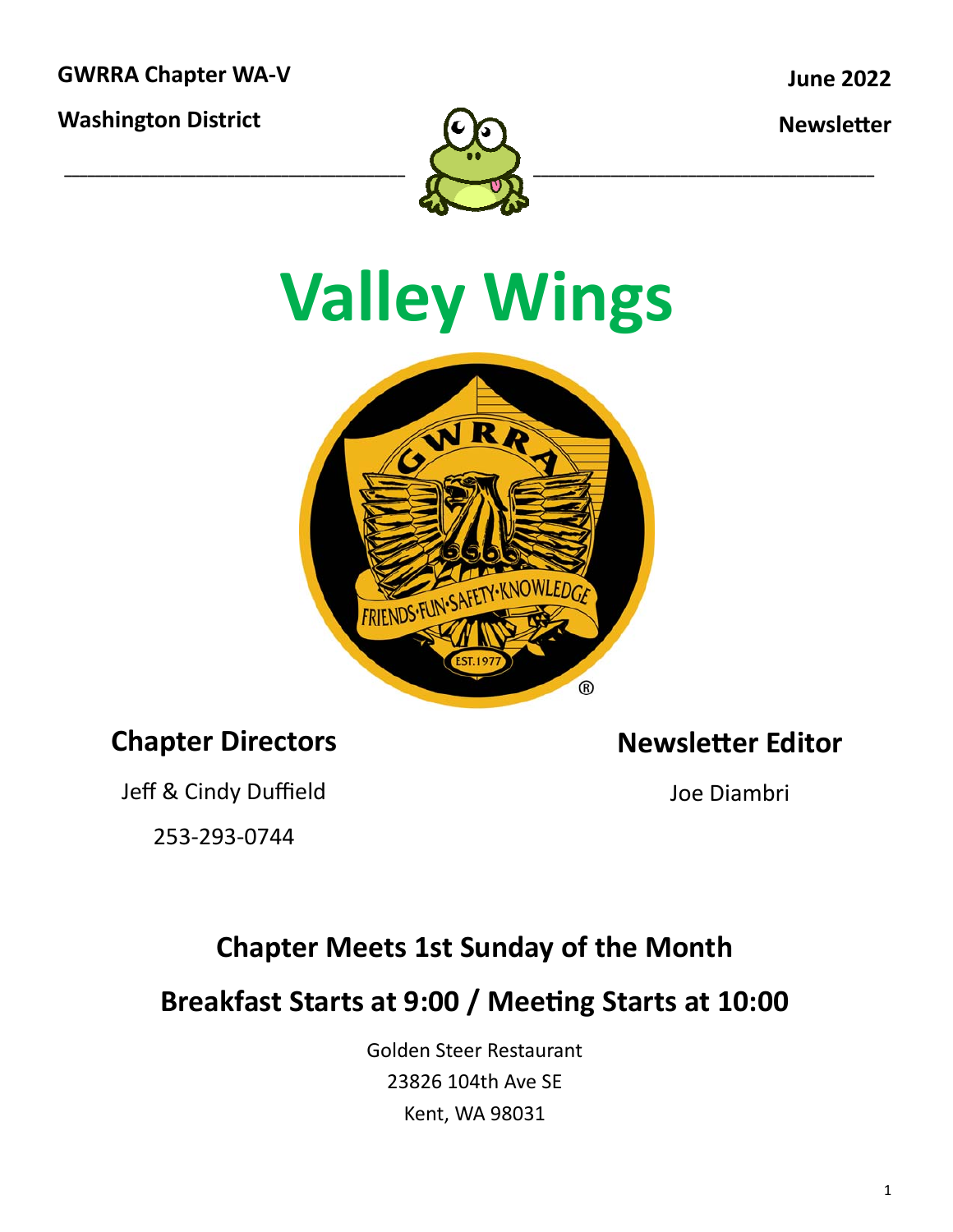### **From The Chapter Director**



#### **A Great Loss!**

 May has brought our Chapter great loss. Our former Chapter Director Patti Diambri has lost her battle with cancer. After struggling with several bouts with cancer she is now out of pain. Although not unexpected, it is still hard for us to come to grips with her not being with us now. On top of her passing, our good friend and another former Chapter Director Garry Alexander passed away from a heart attack. He was full of adventure and planning lots of outings driving his Slingshot. He was cut short in living his life as full as he could, now he is reunited with his beloved wife Maxine.

Our Monthly meeting for May was a small gathering. Our ride after was good with myself, Cindy and Mike B following my waterfront tour down through Tacoma to Steilacoom. The only issue was with road construction that detoured the last few miles back to I-5 and 512 to take us home.

Harry and Claudia are out on another great riding adventure. They left on the  $24<sup>th</sup>$  of April to ride down to Key West Florida. They chose a great route with many interesting sights and places along the way, and now they are still on the East Coast visiting Family. I am sure we are in for a treat hearing all the details when they return.

Due to upcoming events, Our June Chapter Meeting will be cancelled. Cindy and will be traveling down to Oregon for the Chapter R and L Blue Mountain Rendezvous. This event is combining the two Chapters events into one. This will be a new one for us and a new area to explore. We hear that there will be several rides in the area and a good warm up for our District Rally in July. As of writing this, The District Rally is still going forward. There is a possibility that it could be cancelled if there are not more reservations made. Stay tuned, June 15<sup>th</sup> could be the cutoff date where a decision will be made to keep it or put it off till next year when we will try again.

Our next meeting will be on July  $3^{rd}$ . Plan to be there to hear all the latest news about our summer activities.

Jeff & Cindy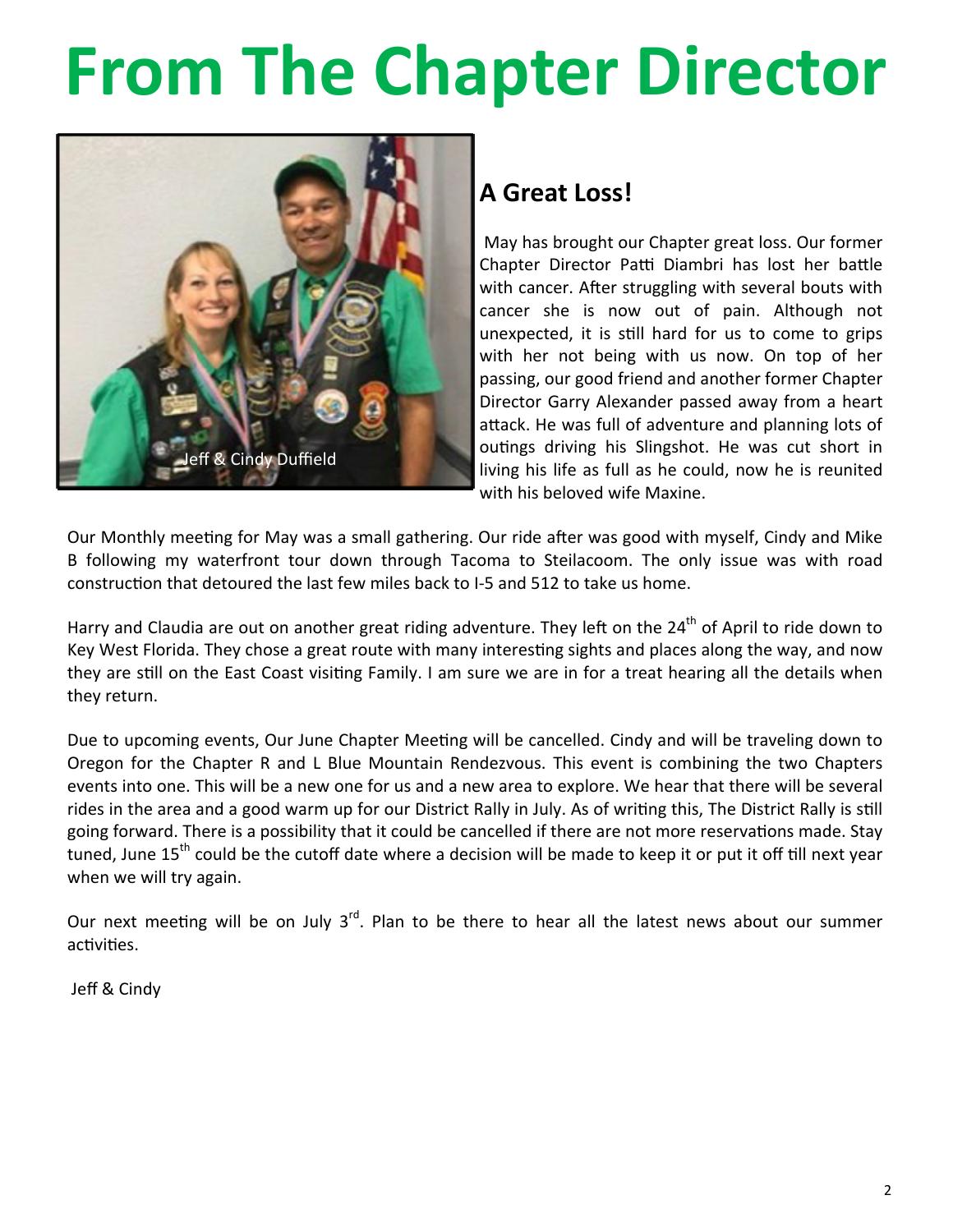### **Assistant Chapter Director**



Well they say a picture is worth a thousand words. This picture has unlimited amount of words. It is a picture of myself and the woman who was the greatest in the world my wife Patti. This picture is one showing Patti with her wonderful happy face and the face that is now only a memory. The last face I saw was a face that was in pain. It was a face that didn't want to be here anymore. The last few weeks were the most painful for Patti but she tried not to show it but instead put a smile on her face so all figured it was ok.

I apologize if this is boring but would rather let all know what happened in Patti's fight rather than tell it 10 times.

It was discovered in September of 2018 that Patti had ovarian cancer. They started chemo on her and got it shrunk down so they could do surgery on her. Next up was a full hysterectomy and hopes that all the cancer was gone. Next was the scan that showed it gone, but more chemo was involved.

Now comes another glitch, her Gall bladder and more surgery. Gall bladder removed and back onto recovery but only for a short time as one year to the day the cancer returned but in her stomach and liver this time. It started small so back on chemo she went. She fought and fought for some time until she couldn't handle how the chemo was making her sick and decided to quit. Well that decision took it's toll as well. Patti fought and fought without the chemo only to go downhill with her health. Patti went on hospice for a short time only to end up in the hospital as she was vomiting everything that went down came back up. After 9 days in the hospital it was back home and on hospice again, and her health went downhill rather quickly sending her into heaven on May 12th. Would give just about anything to have her back with me, but at least she is no longer suffering or in pain! R.I.P. Honey!!

Joe

P.S. I hope no one minds but I would like to keep her in the picture for a while at least as she was and will always be the strength in me and I enjoy looking at the smile on her face!!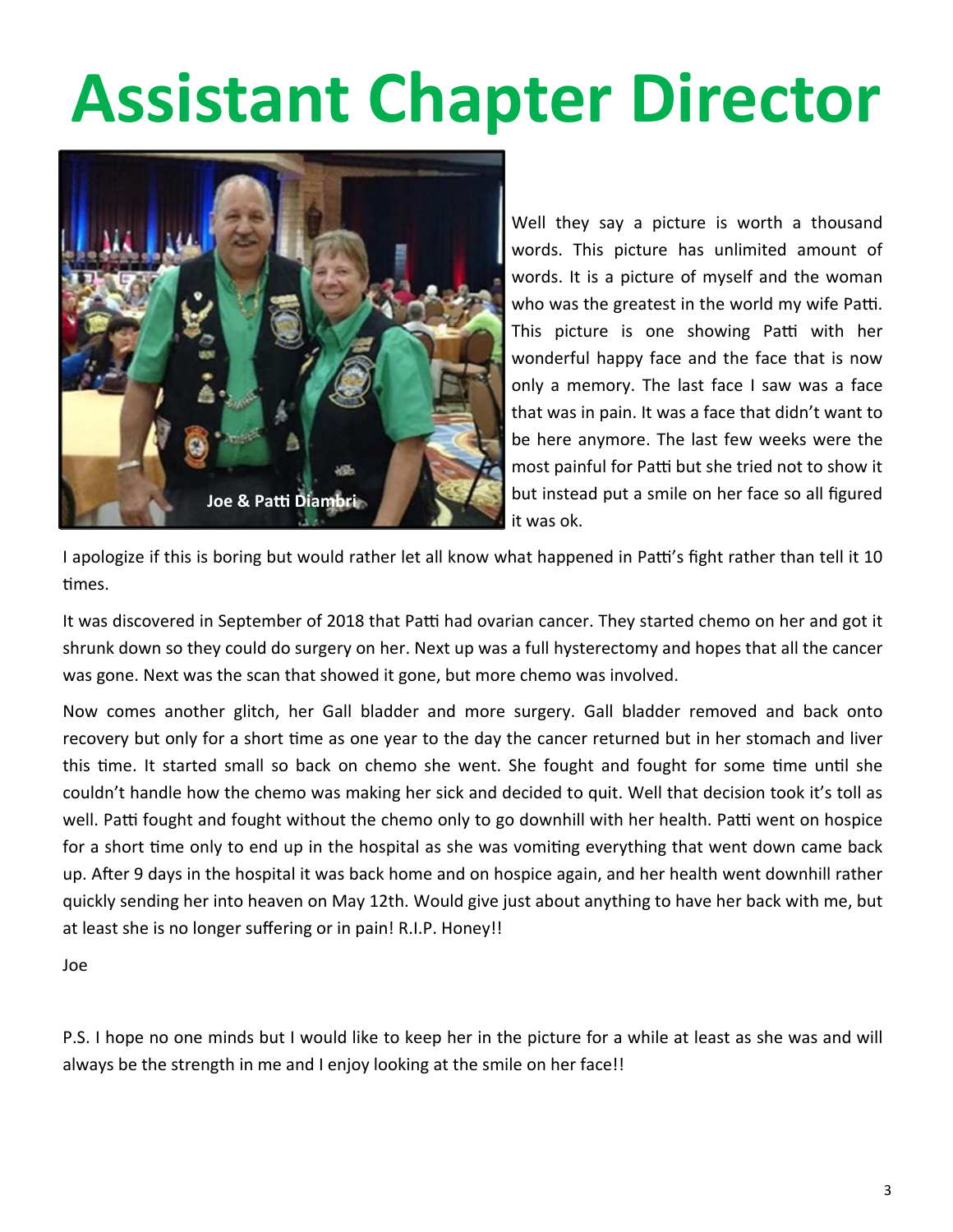### **Ride Coordinator**



Ride Coordinator is out putting miles on his bike so not available!

## **From The Editor**



Your Editor is lost for words this month other than a big thanks to the chapter for the Sympathy Card as well as the cards and thoughts sent my way!!

Thanks

Joe Joe Diambri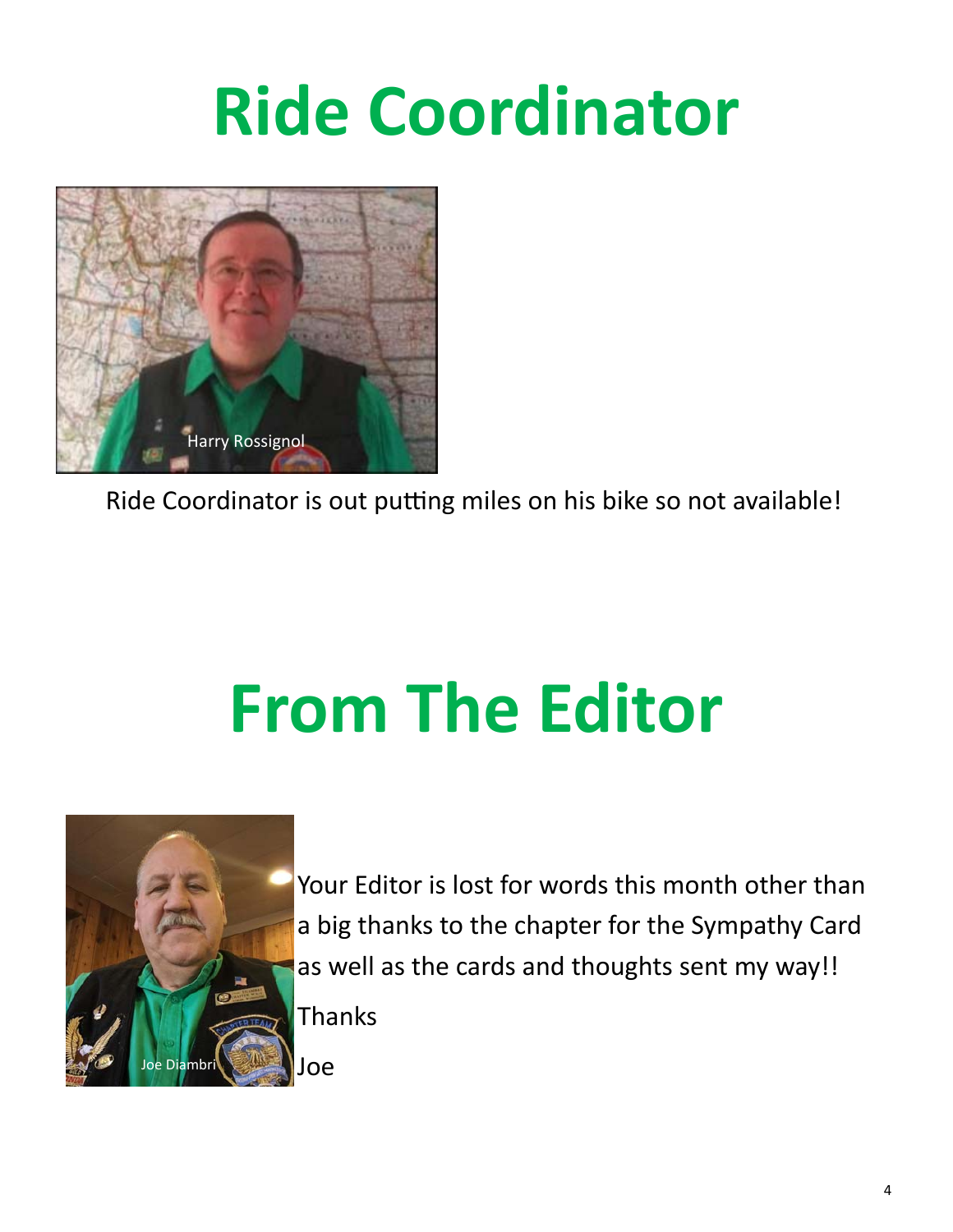#### **Motorist Awareness**



#### **ROAD HAZARDS**

Recently I was traveling the highways either on my motorcycle or in my truck and it dawned on me that my attention was fixed on looking for road hazards. You know, major cracks in pavement, tar strips, potholes, and even items that don't belong on the road. It also made me aware that I was missing some scenic beauty in the surrounding country. But, there's more. I was also not giving a lot of attention to the traffic around me. Am I the only one? I don't think so.

Is there a solution? Maybe if road repairs were taken more seriously in areas of dire need. Maybe if items on the roadway were removed. I don't see these happening anytime soon, so I guess it is still up to us to take a little more time away from our fixation on the road and watch for traffic around us when it is there or smell the roses a little more when conditions permit. In any case, drive safely as if your life depended on it, because it does.

Vic

WAV Motorist Awareness Advocate

## **Chapter Highlights**

Meeting was small and nothing to report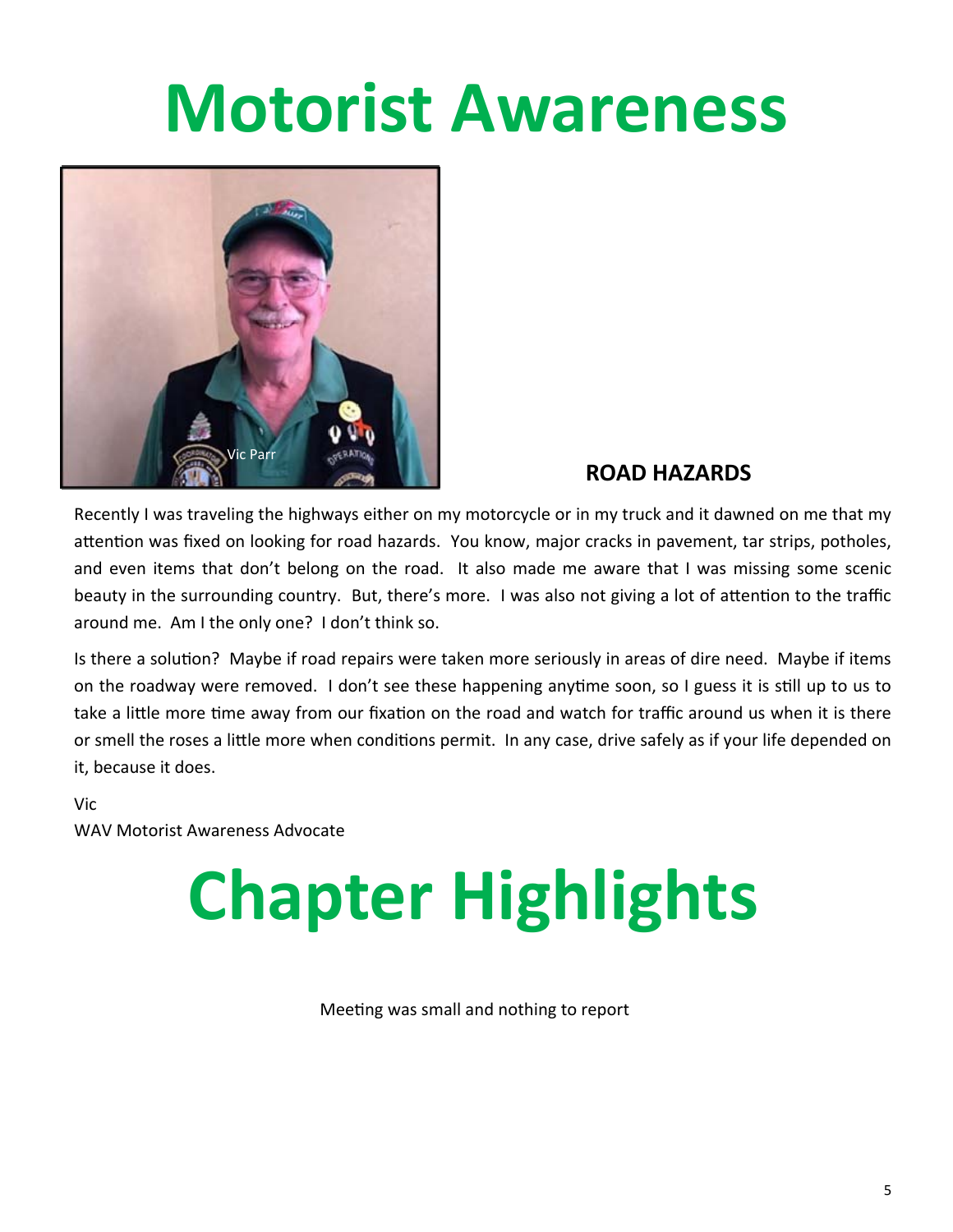#### **June**

#### **Birthdays & Anniversaries**

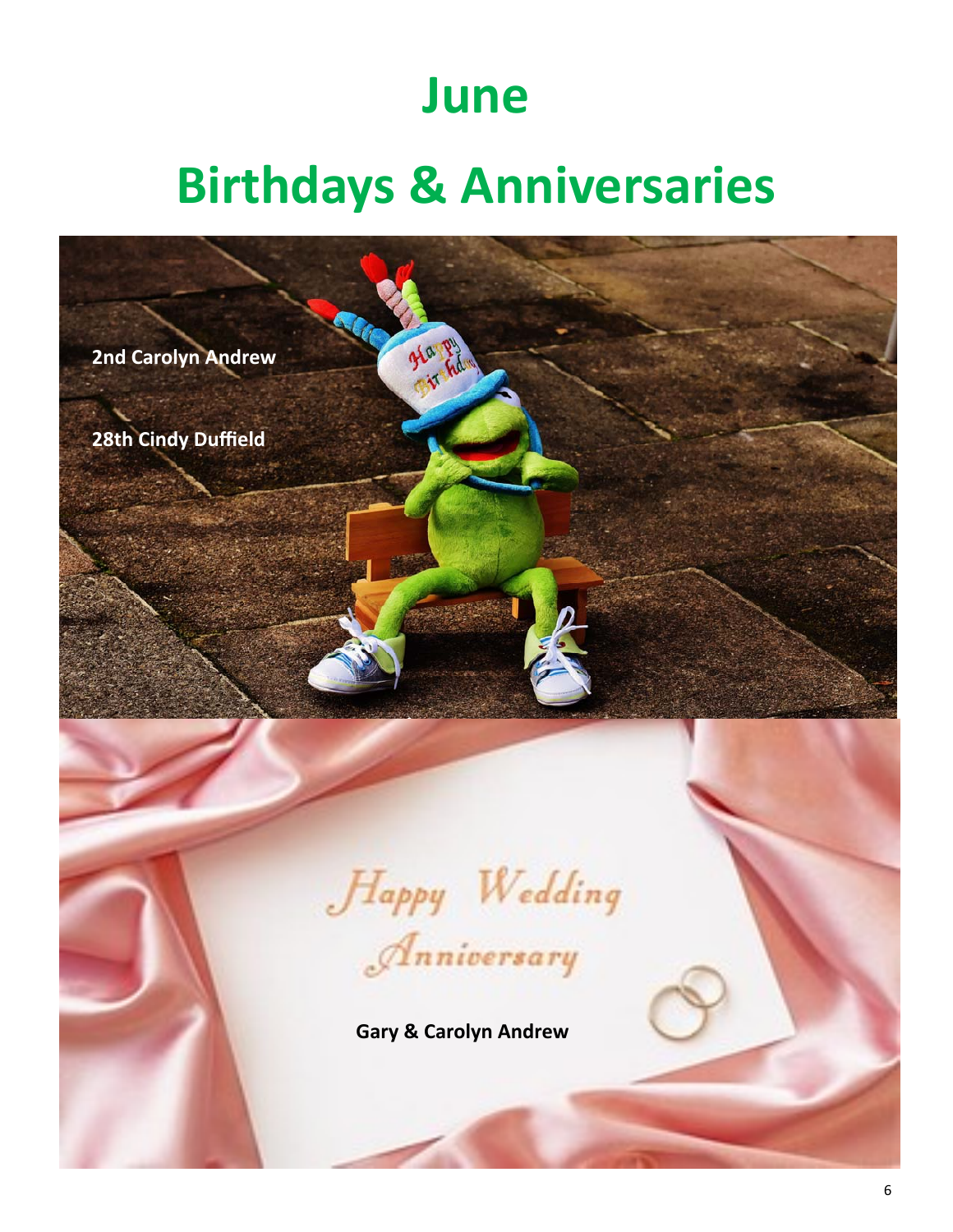# **June**

|                         |                  |                  | $\mathbf 1$ | $\overline{2}$   | $\mathbf{3}$ | $\overline{4}$ |
|-------------------------|------------------|------------------|-------------|------------------|--------------|----------------|
| $\overline{\mathbf{5}}$ | $\boldsymbol{6}$ | $\boldsymbol{7}$ | $\,8\,$     | $\boldsymbol{9}$ | $10\,$       | $11\,$         |
| $12\,$                  | 13               | 14               | 15          | ${\bf 16}$       | $17\,$       | ${\bf 18}$     |
| $19\,$                  | $20\,$           | $21\,$           | $22\,$      | 23               | $24\,$       | 25             |
| 26                      | $27\,$           | ${\bf 28}$       | 29          | $30\,$           |              |                |
|                         |                  |                  |             |                  |              |                |